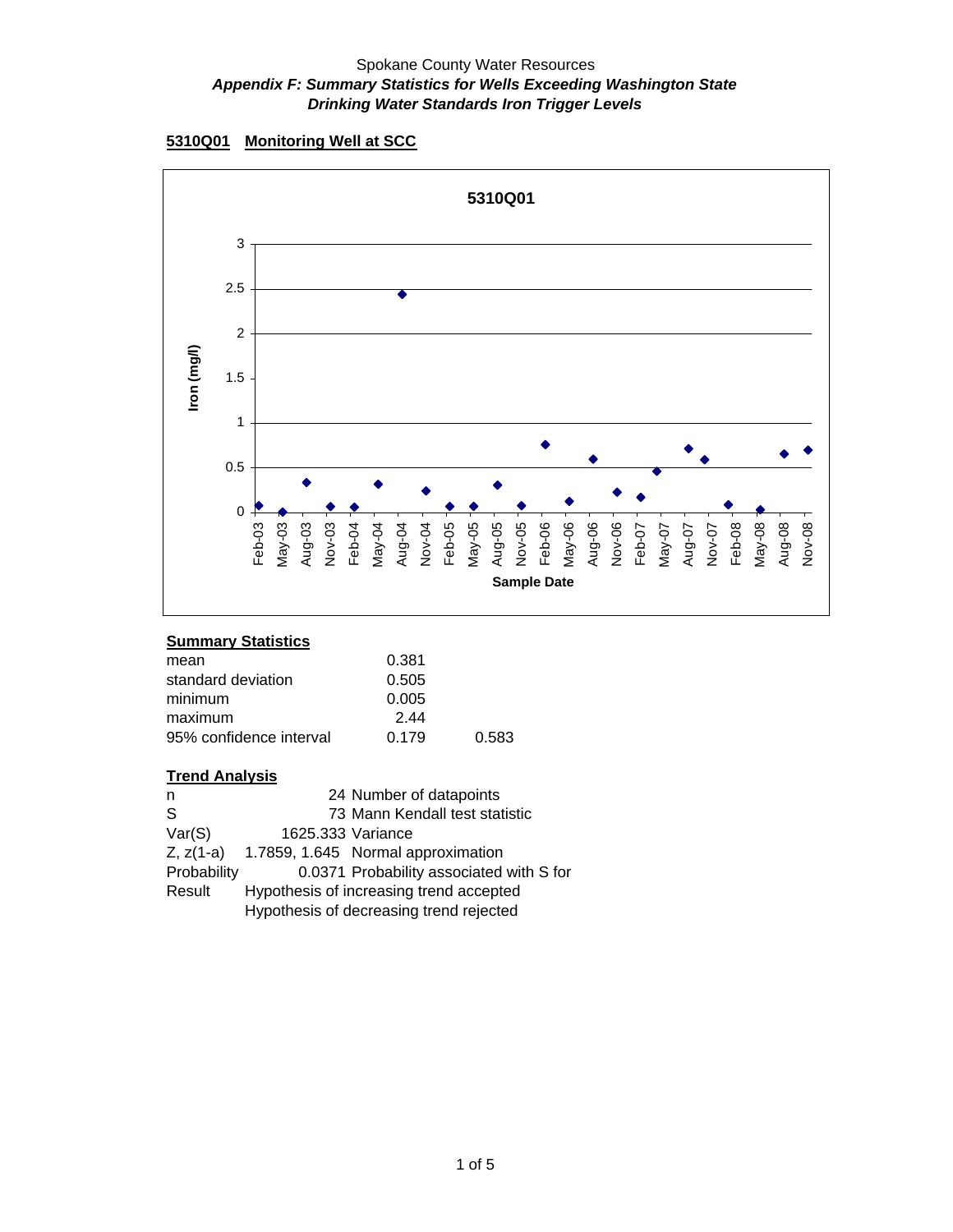



# **Summary Statistics**

| 7.232 |       |
|-------|-------|
| 1.493 |       |
| 5.49  |       |
| 10    |       |
| 6.387 | 8.077 |
|       |       |

| n            |                   | 12 Number of datapoints                 |
|--------------|-------------------|-----------------------------------------|
| <sub>S</sub> |                   | -46 Mann Kendall test statistic         |
| Var(S)       | 212.6667 Variance |                                         |
| $Z, z(1-a)$  |                   | -3.0858, 1.645 Normal approximation     |
| Probability  |                   | 0.001 Probability associated with S for |
| Result       |                   | Hypothesis of increasing trend rejected |
|              |                   | Hypothesis of decreasing trend accepted |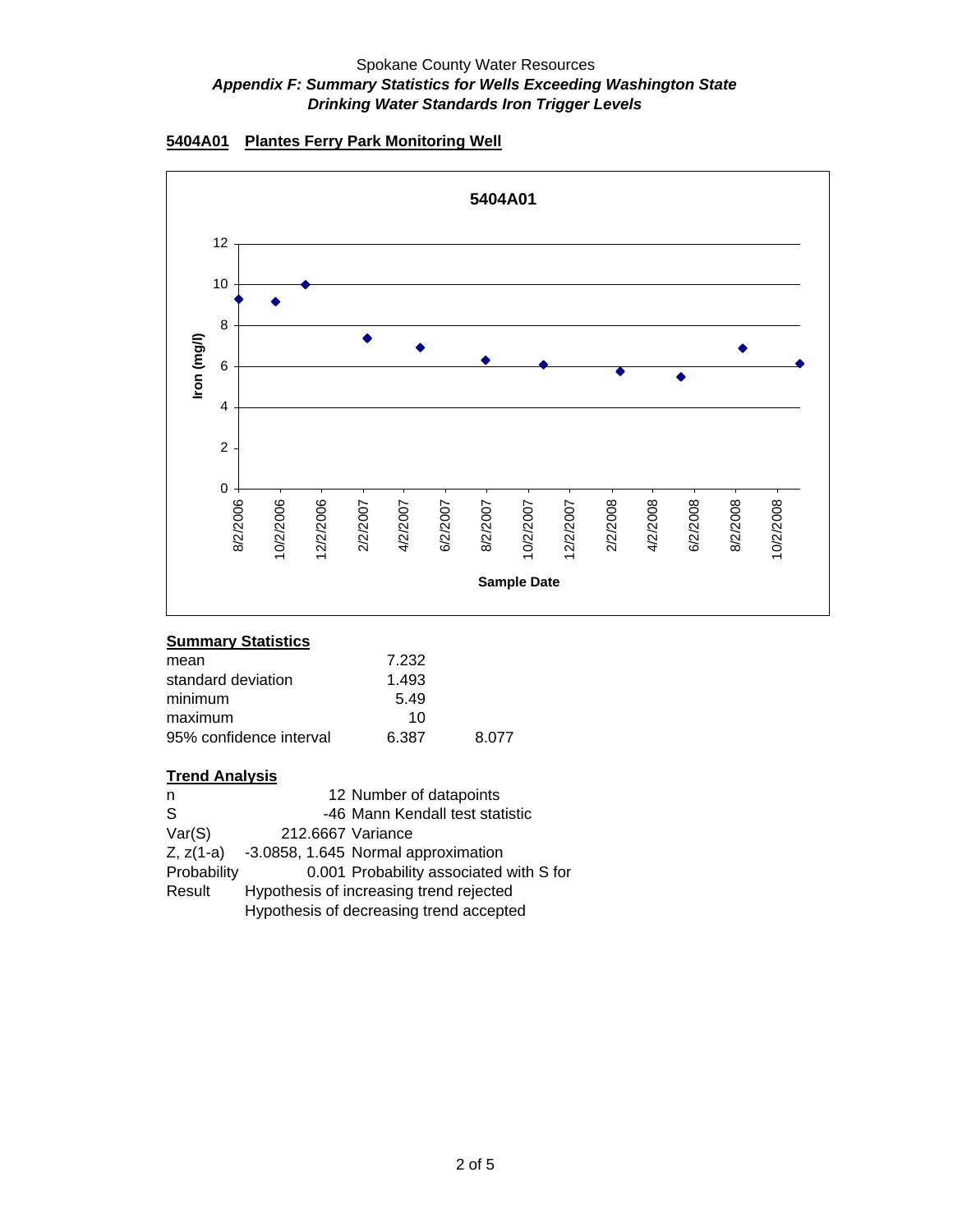



# **Summary Statistics**

| 0.505  |       |
|--------|-------|
| 1.102  |       |
| 0.0268 |       |
| 5.77   |       |
| 0.089  | 0.920 |
|        |       |

| n            | 27 Number of datapoints                  |
|--------------|------------------------------------------|
| <sub>S</sub> | -52 Mann Kendall test statistic          |
| Var(S)       | 2300 Variance                            |
| $Z, z(1-a)$  | -1.0634, 1.645 Normal approximation      |
| Probability  | 0.1438 Probability associated with S for |
| Result       | Hypothesis of increasing trend rejected  |
|              | Hypothesis of decreasing trend rejected  |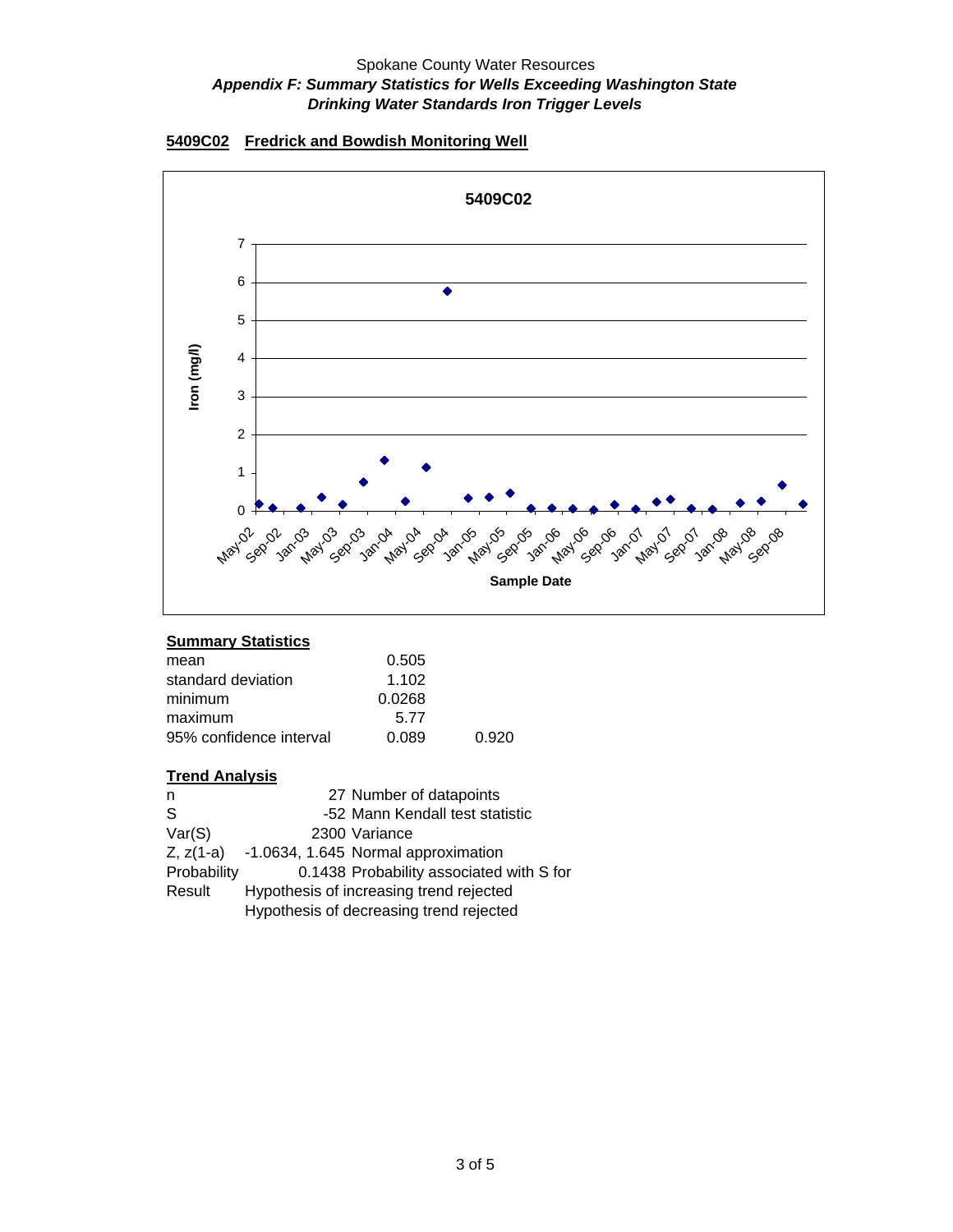



# **Summary Statistics**

| 0.183 |       |
|-------|-------|
| 0.307 |       |
| 0.005 |       |
| 22    |       |
| 0.116 | 0.250 |
|       |       |

|                   | 80 Number of datapoints                  |
|-------------------|------------------------------------------|
|                   | 156 Mann Kendall test statistic          |
| 57925.33 Variance |                                          |
|                   | 0.644, 1.645 Normal approximation        |
|                   | 0.2598 Probability associated with S for |
|                   | Hypothesis of increasing trend rejected  |
|                   | Hypothesis of decreasing trend rejected  |
|                   |                                          |